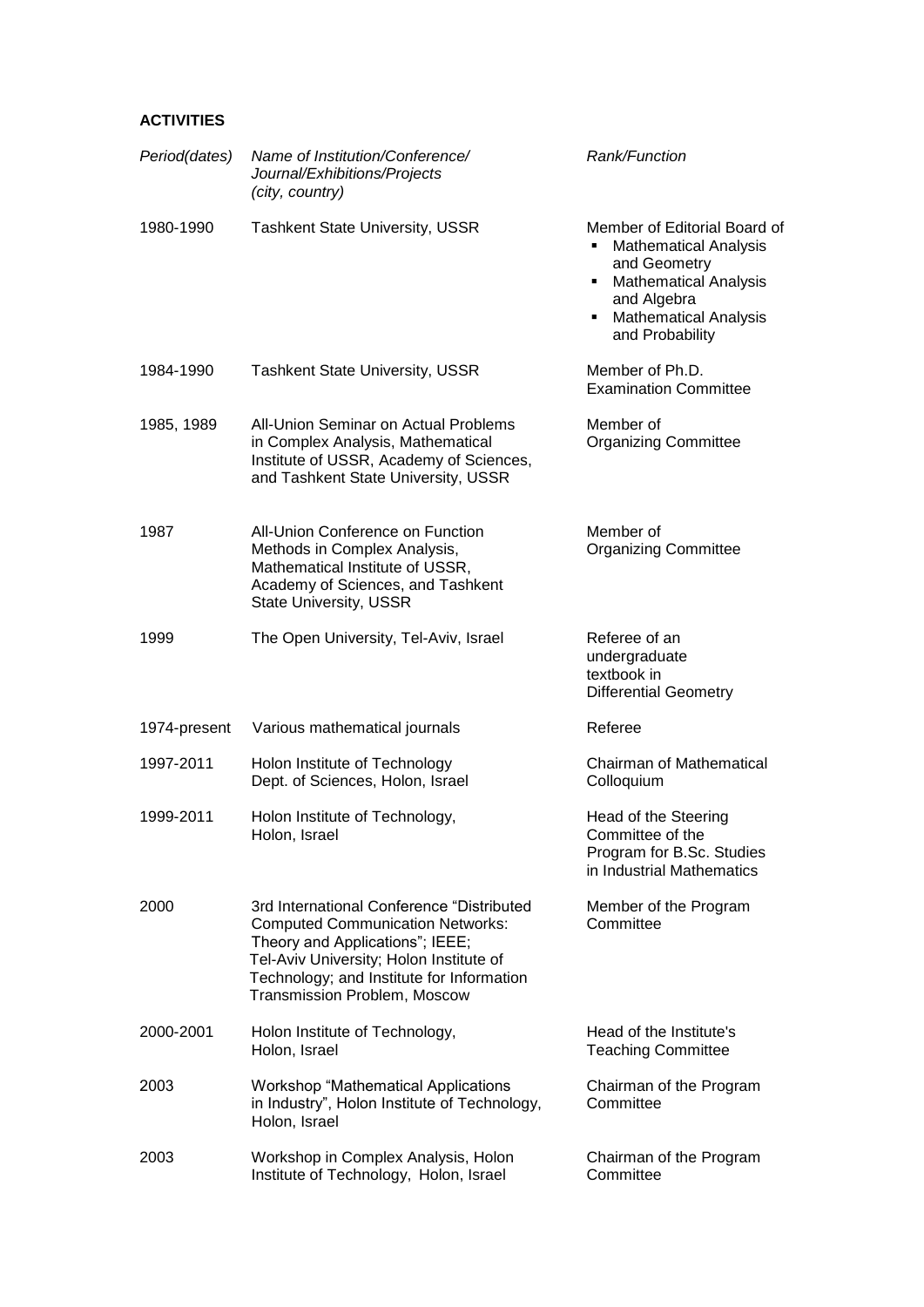| 2003         | International Workshop "Computer-Aided<br>Management of Ecological Systems",<br>Holon Institute of Technology, Holon, Israel                 | Member of the Program<br>Committee                                  |
|--------------|----------------------------------------------------------------------------------------------------------------------------------------------|---------------------------------------------------------------------|
| 2004         | International Workshop in Complex Analysis,<br>Holon Institute of Technology, Holon, Israel                                                  | Chairman of the Program<br>Committee                                |
| 2004         | Workshop in Applied Harmonic Analysis<br>and Approximation Theory,<br>Holon Institute of Technology, Holon, Israel                           | Chairman of the Program<br>Committee                                |
| 2004-2012    | Holon Institute of Technology, Holon, Israel                                                                                                 | Head of the B.Sc. Program<br>in Applied Mathematics for<br>Industry |
| 2005         | International Workshop "Mathematics<br>in Signal and Image Processing"<br>Holon Institute of Technology, Holon, Isael                        | Member of the Program<br>Committee                                  |
| 2005-2010    | <b>Central Asian Journal of Mathematics</b><br>ISSN 1556-1887<br>Academic Services International Corporation,<br>Willington, Delaware, USA   | Member of Editorial Board                                           |
| 2005-present | Journal of Science and Engineering:<br>Mathematics, ISSN 1565-4990<br>Holon Institute of Technology, Holon, Israel                           | Member of Editorial Board                                           |
| 2006         | 4rt International Conference in Complex<br>Analysis and Dynamical Systems,<br>Bar Ilan University, Technion,<br>ORT-Braude College, Israel   | Member of the Program<br>Committee                                  |
| 2006         | International Workshop in Applied<br>Non-linear Analysis, Holon Institute of<br>Technology, Holon, Israel                                    | Chairman of the Program<br>Committee                                |
| 2006         | <b>Holon Club-Vision "Current Trends</b><br>in Harmonic Analysis and their<br>Applications", Holon Institute of<br>Technology, Holon, Israel | Member of the Program<br>Committee                                  |
| 2006         | Holon Probability Workshop, Holon<br>Institute of Technology, Holon, Israel                                                                  | Member of the Program<br>Committee                                  |
| 2006         | 2nd Holon Workshop "Advanced Methods of<br><b>Complex Systems Development"</b><br>Holon Institute of Technology, Holon, Israel               | Member of Organizing<br>Committee                                   |
| 2006         | 3rd Holon Workshop "Signal and Image<br>Processing. Fusion Data", Holon Institute<br>of Technology, Holon, Israel                            | Member of Organizing<br>Committee                                   |
| 2007         | International Workshop in "Complex<br>Analysis and Dynamic Systems"<br>Holon Institute of Technology, Holon, Israel                          | Chairman of Program<br>Commitee                                     |